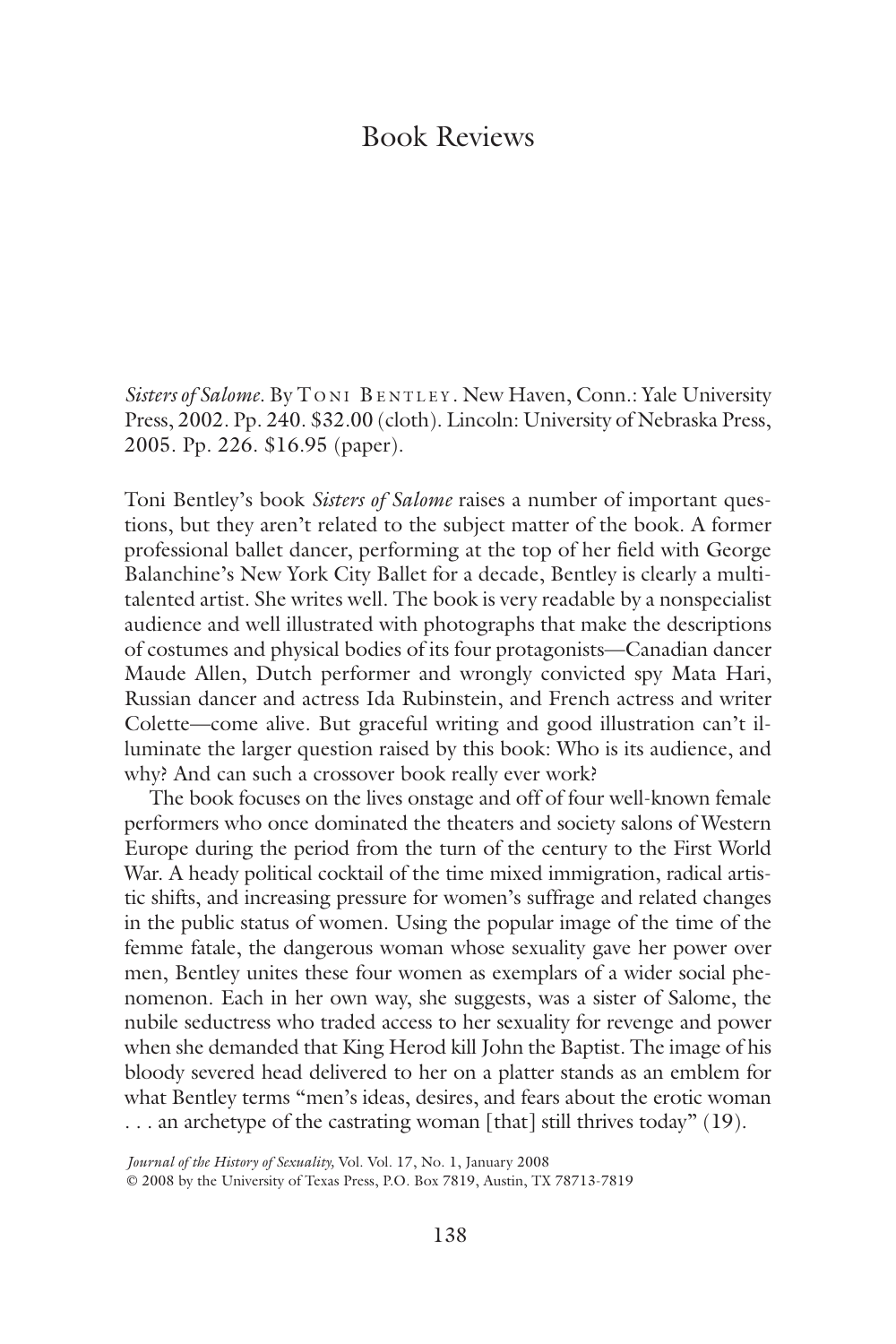Of the four, only Collette did not at some time in her career portray Salome, but even she performed her share of orientalized, slightly clad seductresses and in her life, Bentley argues, used her sexual power and physical beauty to attract and manipulate powerful men—and, at times, as a Sapphic Salome, powerful women. Underlying each life story is Bentley's contention that a feminist or protofeminist urge to claim sovereignty over one's own body, profession, and destiny drove these women to use the power of feminine seduction to gain their wider ends, questioning any sharp division between exhibitionism and power, "prostitution" and political savvy. They all "found stripping in some exotic manner to be a very attractive endeavor." As social rebels who rejected a middle-class model of wife and mother, each gained a public presence, even adulation, and, as Bentley put it, "did not seek liberation by doing the work of men but rather used the very suppression that had imprisoned them to free themselves . . . not by succumbing to men's fear of their sexuality, but by using it" (13).

The book unfolds as an illustration of this thesis, with evidence drawn from the life stories and performance histories of each stage persona. Blowby-blow accounts trace the trajectories of these women from young to old, chronicling their loves and losses, their intrigues, their interpellation into high society, their always dangerous position as actress/dancer in danger of disrepute, and the political battles over "decency" raised by some of their material (like various versions of Oscar Wilde's *Salomé*). Those who know Colette as a writer may find interesting material in Bentley's descriptions of her forays onto the stage as an actress in passionate embrace with her female cross-dressing lover. But overall the four main portions of the book, each devoted to one of the performers, read like a catalog of stage premieres and love affairs, scandals and successes, and the merging between all of the above. The narratives are entertaining enough in their retelling and are skillfully drawn, but the book raises the larger questions of just how an unacademic academic press book is to be received, and for whom is it intended?

First published by Yale University Press in 2002, the book was reissued in 2005 by the University of Nebraska Press. It received reviews in the *Village Voice* and the *New York Times*, which named it a "New York Times Notable Book," touting it titillatingly on the back cover blurb as being "as delicious and revealing as a Dance of the Seven Veils." *Booklist*, also on the back cover, declares: "This fascinating slice of popular culture will appeal to both social and dance historians." But I don't think so.

*Sisters of Salome* has some of the trappings of an academic book—a few footnotes for each chapter and a bibliography—along with an academic press pedigree, but it lacks the one defining criteria for academics: original research and original arguments. Recognizing that "original" usually means work built on and grounded in the work of others and not some autochthonous creation, we still demand not only a careful detailing of the contributions